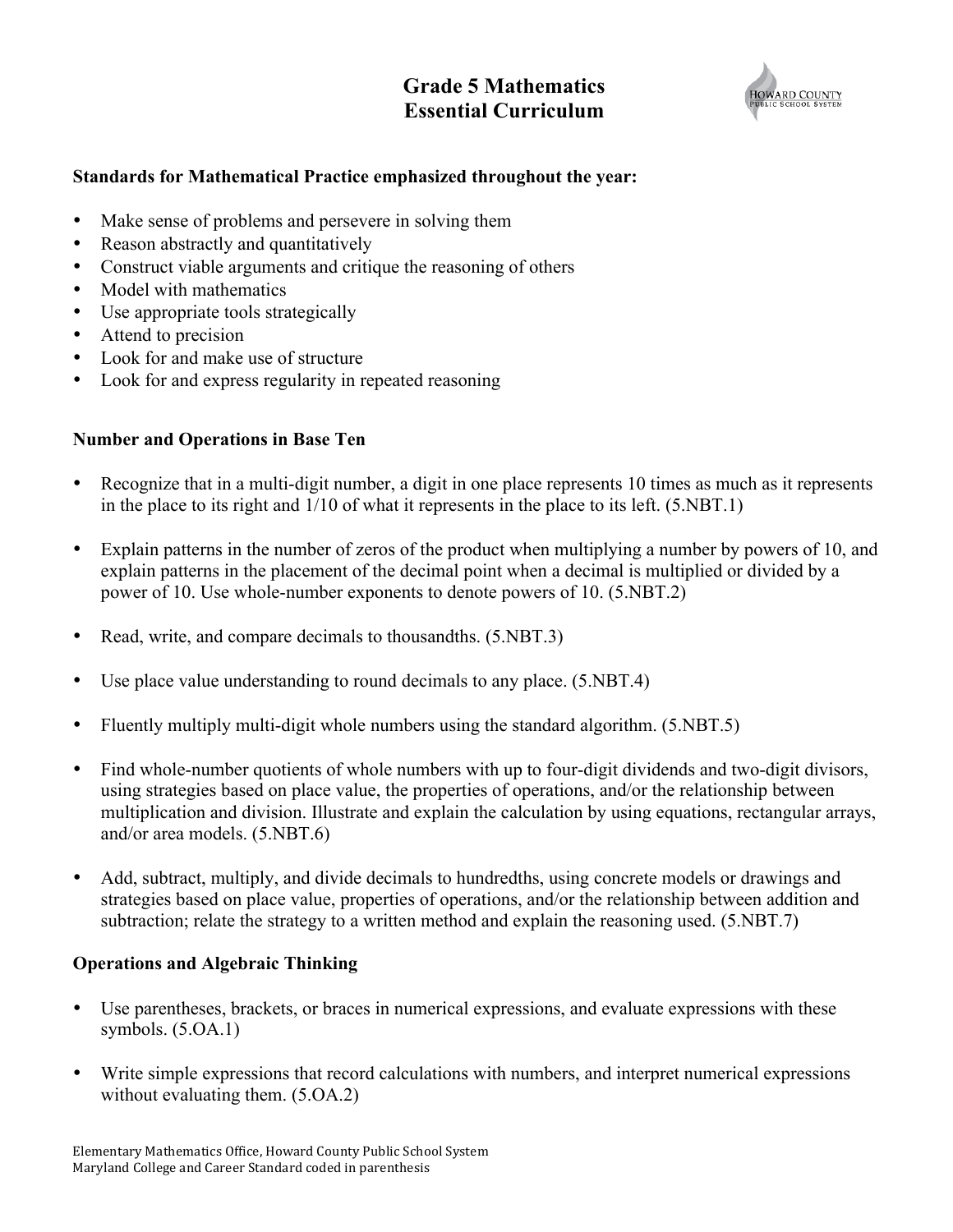• Generate two numerical patterns using two given rules. Identify apparent relationships between corresponding terms. Form ordered pairs consisting of corresponding terms from the two patterns, and graph the ordered pairs on a coordinate plane. (5.OA.3)

## **Number and Operations – Fractions**

- Add and subtract fractions with unlike denominators (including mixed numbers) by replacing given fractions with equivalent fractions in such a way as to produce an equivalent sum or difference of fractions with like denominators. (5.NF.1)
- Solve word problems involving addition and subtraction of fractions referring to the same whole, including cases of unlike denominators by using visual fraction models or equations to represent the problem. Use benchmark fractions and number sense of fractions to estimate mentally and assess the reasonableness of answers. (5.NF.2)
- Interpret a fraction as division of the numerator by the denominator. Solve word problems involving division of whole numbers leading to answers in the form of fractions or mixed numbers by using visual fraction models or equations to represent the problem. (5.NF.3)
- Apply and extend previous understandings of multiplication to multiply a fraction or whole number by a fraction. (5.NF.4)
- Interpret multiplication as scaling (resizing), by comparing the size of a product to the size of one factor on the basis of the size of the other factor, without performing the indicated multiplication. Explain why multiplying a given number by a fraction greater than 1 results in a product greater than the given number and explaining why multiplying a given number by a fraction less than 1 results in a product smaller than the given number.  $(5.\text{NF}.5)$
- Solve real world problems involving multiplication of fractions and mixed numbers, e.g., by using visual fraction models or equations to represent the problem. (5.NF.6)
- Apply and extend previous understandings of division to divide unit fractions by whole numbers and whole numbers by unit fractions by creating story context and/or visual models/equations. (5.NF.7)

### **Geometry**

- Use a pair of perpendicular number lines, called axes, to define a coordinate system, with the intersection of the lines (the origin) arranged to coincide with the 0 on each line and a given point in the plane located by using an ordered pair of numbers, called its coordinates. Understand that the first number indicates how far to travel from the origin in the direction of one axis, and the second number indicates how far to travel in the direction of the second axis, with the convention that the names of the two axes and the coordinates correspond (e.g., x-axis and x-coordinate, y-axis and y-coordinate).  $(5.G.1)$
- Represent real world and mathematical problems by graphing points in the first quadrant of the coordinate plane, and interpret coordinate values of points in the context of the situation. (5.G.2)